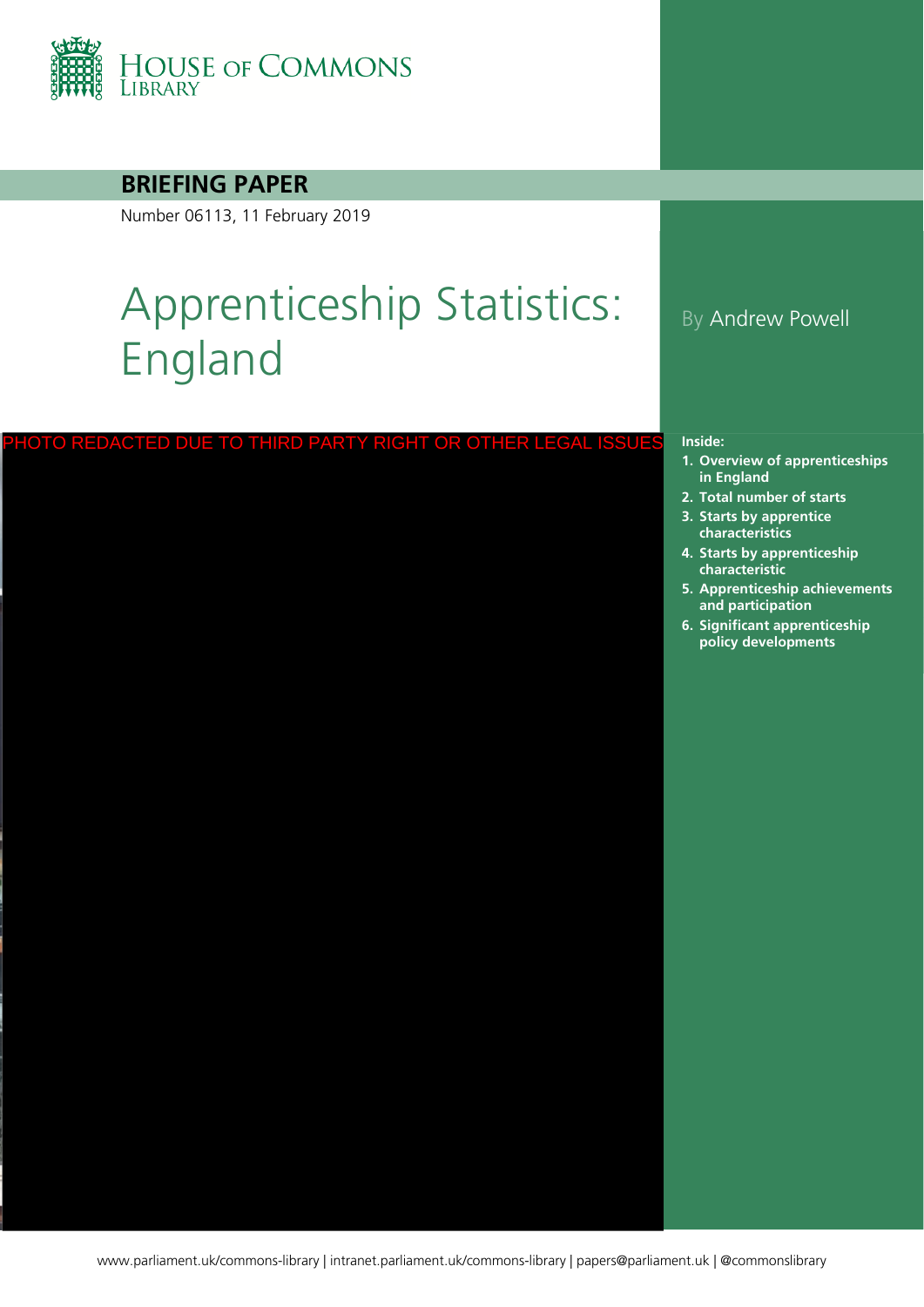# **Contents**

|     | <b>Summary</b>                                                                                     | 3      |
|-----|----------------------------------------------------------------------------------------------------|--------|
| 1.  | <b>Overview of apprenticeships in England</b><br>Changes to the funding system for apprenticeships | 4<br>4 |
| 2.  | <b>Total number of starts</b>                                                                      | 6      |
| 2.1 | Starts in 2017/18                                                                                  | 6      |
| 2.2 | Starts since 1996/97                                                                               | 8      |
| 3.  | <b>Starts by apprentice characteristics</b>                                                        | 9      |
| 3.1 | By Age                                                                                             | 9      |
| 3.2 | By Gender                                                                                          | 10     |
| 3.3 | By Disability                                                                                      | 11     |
| 3.4 | By Ethnicity                                                                                       | 11     |
| 4.  | Starts by apprenticeship characteristic                                                            | 13     |
| 4.1 | By Level                                                                                           | 13     |
| 4.2 | By Sector                                                                                          | 14     |
| 4.3 | Frameworks and standards                                                                           | 15     |
| 5.  | Apprenticeship achievements and participation                                                      | 16     |
| 5.1 | Achievements                                                                                       | 16     |
| 5.2 | Participation                                                                                      | 16     |
| 6.  | Significant apprenticeship policy developments                                                     | 17     |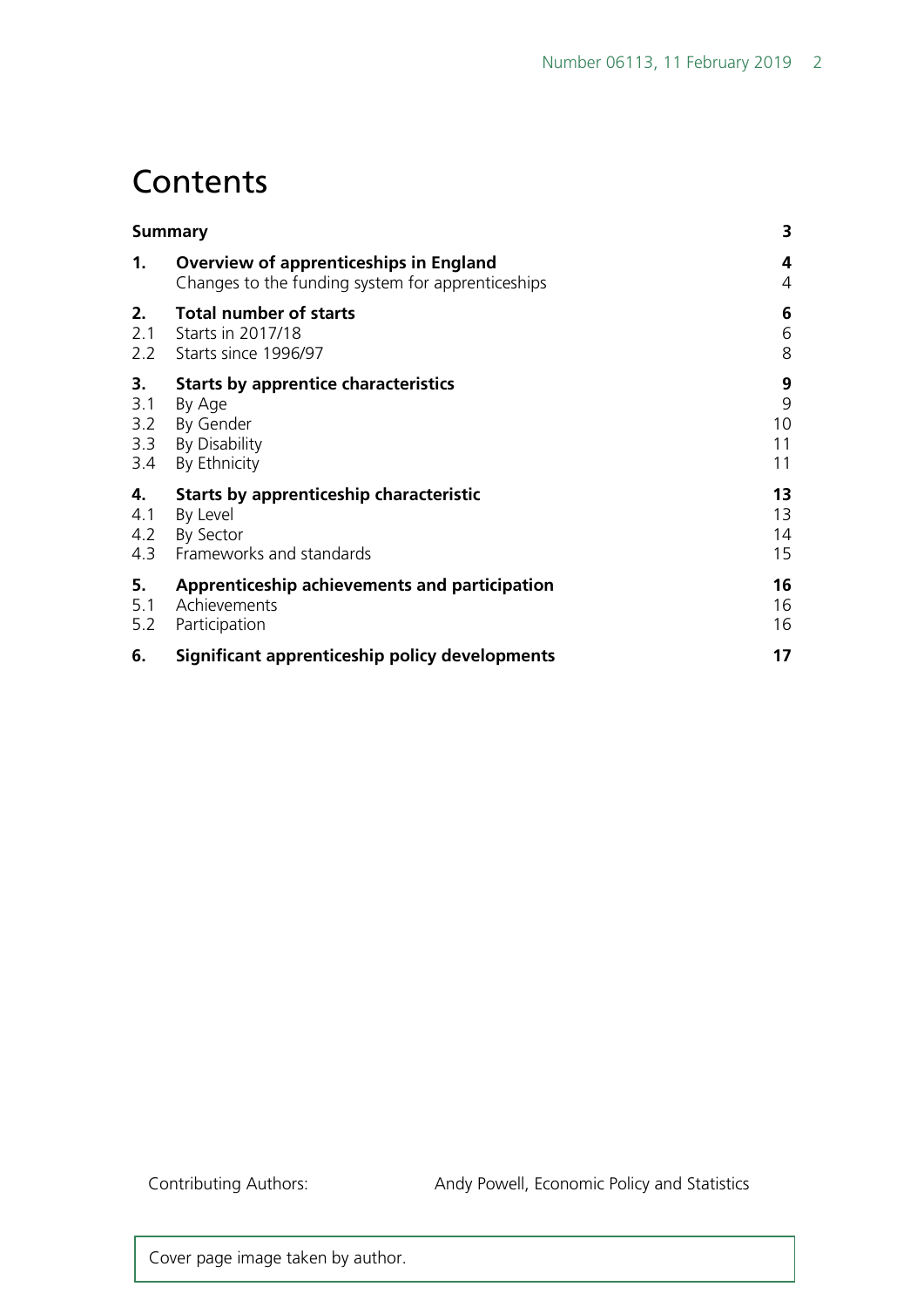# <span id="page-2-0"></span>Summary

#### <span id="page-2-1"></span>Apprenticeship starts in 2017/18

In 2017/18, there were 814,800 people participating in an apprenticeship in England, with 375,800 apprenticeship starts and 276,200 apprenticeship achievements.

The number of starts fell following the introduction of a new apprenticeship funding system in May 2017. There were 119,100 fewer starts in 2017/18 than in 2016/17. Starts at intermediate level and by apprentices aged 25 and over were particularly affected.

94,000 fewer people were participating in an apprenticeship in 2017/18 than in 2016/17.

Constituency data on apprenticeship starts are available in the Constituency [Apprenticeship Statistics spreadsheet](http://researchbriefings.files.parliament.uk/documents/SN06113/CBP06113_constit_tables.xlsx) accompanying this Briefing Paper.

#### Starts by apprentice characteristics

The **age profile** of people starting apprenticeships changed between 2016/17 and 2017/18, with a higher proportion of starts from younger apprentices.

41% of the apprenticeships started in 2017/18 were by people over the age of 24 and a further 30% were started by those aged between 19 and 24, meaning that 71% of apprenticeships were started by people aged 19 or over. In 2016/17, 75% of apprenticeships were started by those aged 19 or over.

The **gender profile** also changed.

In 2017/18, 49% of apprenticeships starts were by women and 51% by men. This was the first time that more apprenticeships have been started by men than women since 2009/10.

#### Starts by apprenticeship characteristic

Apprenticeship starts were more likely to be at a **higher level** in 2017/18.

44% of apprenticeships started in 2017/18 were at advanced level, with 13% started at higher level. In 2016/17, 40% of apprenticeship starts were at advanced level and 7% were at higher level.

The number of starts at intermediate level in 2017/18 were the lowest in any year since 2009/10.

There were 11,000 level 6 and 7 starts in 2017/18. In 2016/17 there were only 2,000 starts at these levels.

The number of starts on **apprenticeship standards** increased by over 60,000 between 2016/17 and 2017/18, while the number of framework starts fell by almost 260,000. 25% of apprenticeship starts were on standards in 2017/18, up from just 2% in 2016/17.

83% of all starts were in four **subject areas**: Business, Administration and Law; Health, Public Services and Care; Engineering and Manufacturing Technologies and Retail & Commercial Enterprise.

#### Policy Developments

In May 2017 the apprenticeship funding system was revised, and the apprenticeship levy was introduced. A summary of significant policy developments is provided in section 5 of this paper.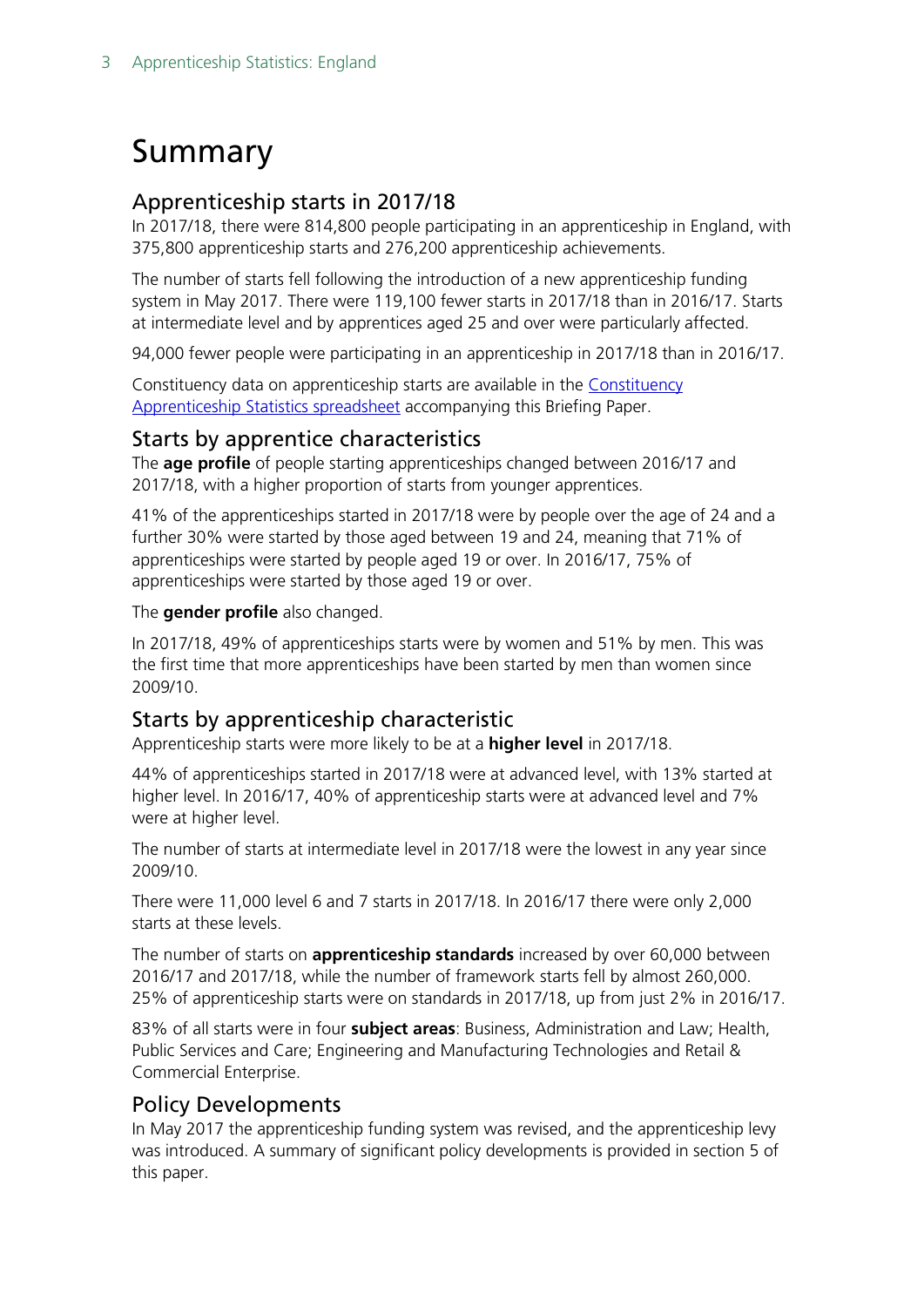# <span id="page-3-0"></span>1. Overview of apprenticeships in England

Skills and training are devolved policy areas. This Briefing Paper covers apprenticeships in England. Sources of information on apprenticeships in Scotland, Wales and Northern Ireland are included in the [Commons](http://researchbriefings.parliament.uk/ResearchBriefing/Summary/SN03052)  [Briefing Paper, Apprenticeships Policy in England.](http://researchbriefings.parliament.uk/ResearchBriefing/Summary/SN03052)<sup>[1](#page-3-2)</sup>

Apprenticeships are paid jobs that incorporate on and off the job training. A successful apprentice may qualify with a nationally recognised qualification on completion of their contract.

In 2017/18, there were **814,800** people participating in an apprenticeship in England, with **375,800** apprenticeship starts and **276,200** apprenticeship achievements.

**Over 3.8 million** apprenticeships were started between 2010/11 and 2017/18, with 2.1 million apprenticeship achievements.

| <b>Name</b>                        | Level            | <b>Equivalent educational level</b>                                                |  |  |  |  |  |
|------------------------------------|------------------|------------------------------------------------------------------------------------|--|--|--|--|--|
| Intermediate<br>Advanced<br>Higher | 3<br>4,5,6 and 7 | 5 GCSE passes at grades A* to C<br>2 A level passes<br>Foundation degree and above |  |  |  |  |  |

Apprenticeships can be studied at different qualification levels:

There are two different types of apprenticeship schemes, frameworks and standards. Apprenticeship frameworks are being progressively phased out and replaced by the newer apprenticeship standards, which were introduced in 2014. For further information see the [Commons](http://researchbriefings.parliament.uk/ResearchBriefing/Summary/SN03052)  [Briefing Paper, Apprenticeships Policy in England.](http://researchbriefings.parliament.uk/ResearchBriefing/Summary/SN03052)

Constituency data on apprenticeship starts are available in the [Constituency Apprenticeship Statistics](http://researchbriefings.files.parliament.uk/documents/SN06113/CBP06113.xlsx) spreadsheet accompanying this Briefing Paper.

### <span id="page-3-1"></span>Changes to the funding system for apprenticeships

The way in which the government funds the training and assessment costs of apprenticeships was revised in May 2017, and the apprenticeship levy was introduced.

Prior to the changes being introduced the majority of apprenticeship starts were on apprenticeship frameworks. For this type of apprenticeship, the government paid all the training costs for 16-18 year olds, half the training costs for 19-23 year olds and up to half for apprentices aged 24 and over. Extra support was provided to apprentices living in the most deprived parts of the country or those in areas where training costs were higher.

<span id="page-3-2"></span><sup>&</sup>lt;sup>1</sup> Data in this paper is taken from the Department for Educations's Apprenticeships and [traineeships data.](https://www.gov.uk/government/statistical-data-sets/fe-data-library-apprenticeships)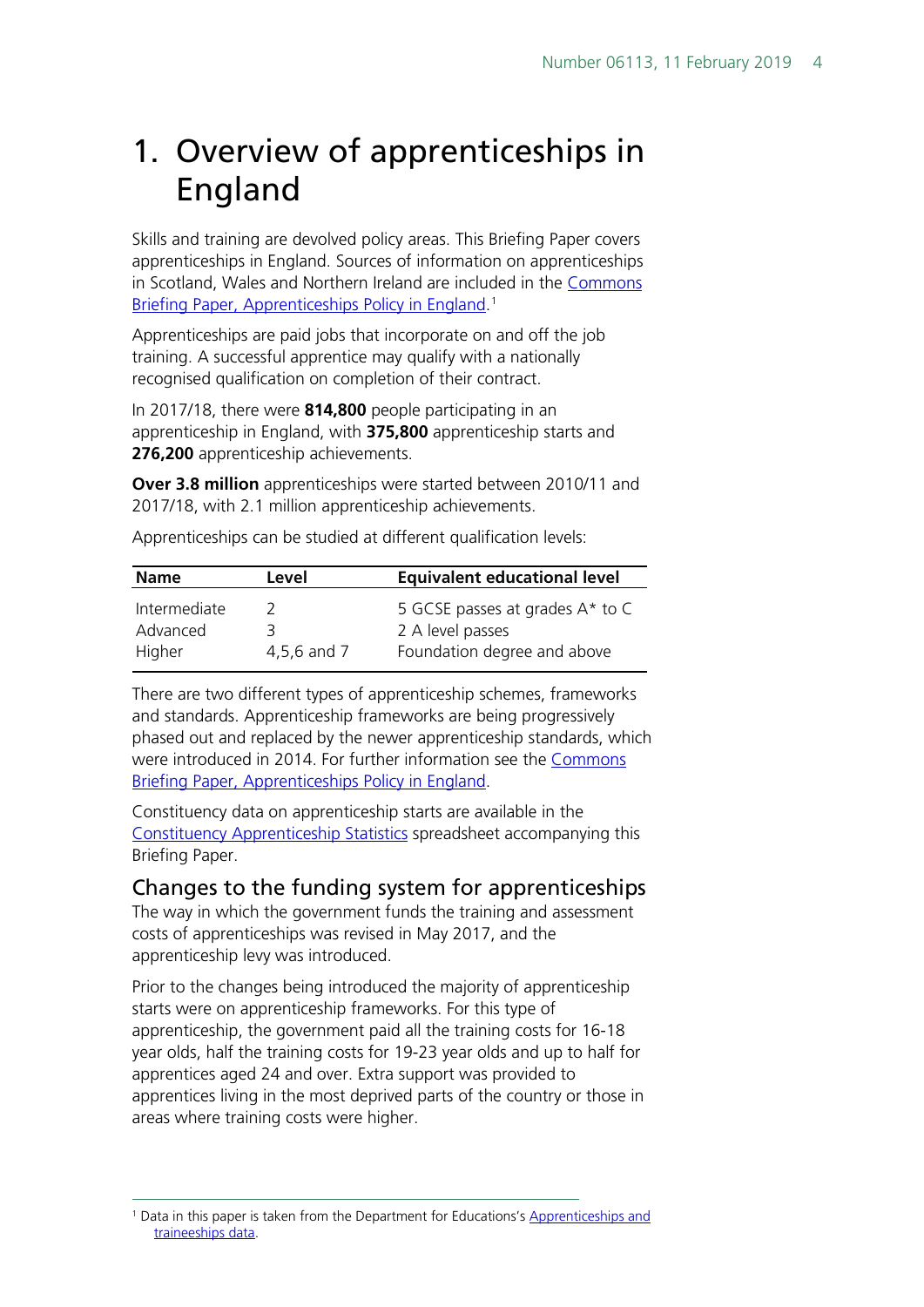#### **The Apprenticeship Levy**

All UK employers with a pay bill of over £3 million per year pay the apprenticeship levy. The levy is set at 0.5% of the value of the employer's pay bill, minus an apprenticeship levy allowance of £15,000 per financial year. The funds generated by the levy have to be spent on apprenticeship training costs. The government tops ups the funds paid by the employer by 10%.

Since May 2017, apprentices on both apprenticeship frameworks and apprenticeship standards have been funded in the same way. Employers who pay the apprenticeship levy will pay for their training costs from their levy funds, while employers who do not pay the levy will generally pay 10% of the cost of training with the government contributing the remaining 90%. The government will provide additional payments, mainly targeted at younger apprentices.

A full description of the funding changes and the apprenticeship levy is available in the library briefing note Apprenticeships Policy in England: [2017.](http://researchbriefings.parliament.uk/ResearchBriefing/Summary/SN03052)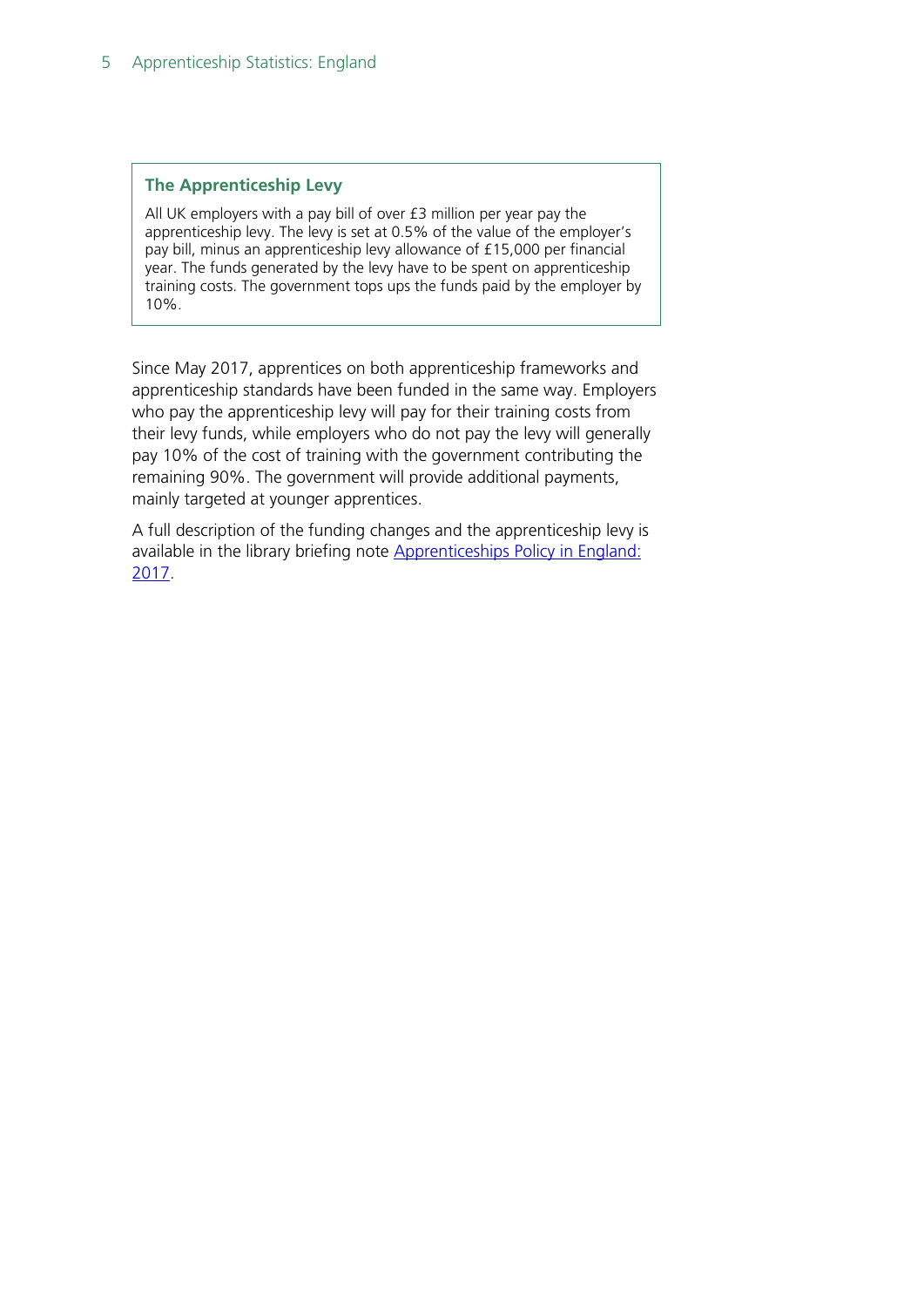# <span id="page-5-0"></span>2. Total number of starts

This section provides a summary of apprenticeship starts in 2017/18, and the trends over time. [2](#page-5-2)

## <span id="page-5-1"></span>2.1 Starts in 2017/18

Between August 2017 and July 2018 (the 2017/18 academic year), there were 375,800 apprenticeship starts in England, 119,100 fewer than in 2016/17.



There were 375,800 apprenticeship starts in 2017/18, 119,100 fewer than in 2016/17.

The number of starts fell following the introduction of a new apprenticeship funding system in May 2017. This led to a large fall in starts in the final quarter of 2016/17, and the lower number of starts continued in 2017/18. The impact of the new funding system is explained in detail in [Section 2.2](#page-2-1) of this note.

The chart to the left below shows the number of apprenticeship starts in each month of the 2015/16, 2016/17 and 2017/18 academic years, while the cumulative total of starts in 2016/17 and 2017/18 are shown in the chart to the right. $3$ 



<span id="page-5-2"></span><sup>2</sup> Unless otherwise stated, the statistics within this paper are for academic years (August 1st to July 31st)

<span id="page-5-3"></span><sup>3</sup> DFE/ EFSA, Apprenticeship and traineeships: January 2018, table 2.1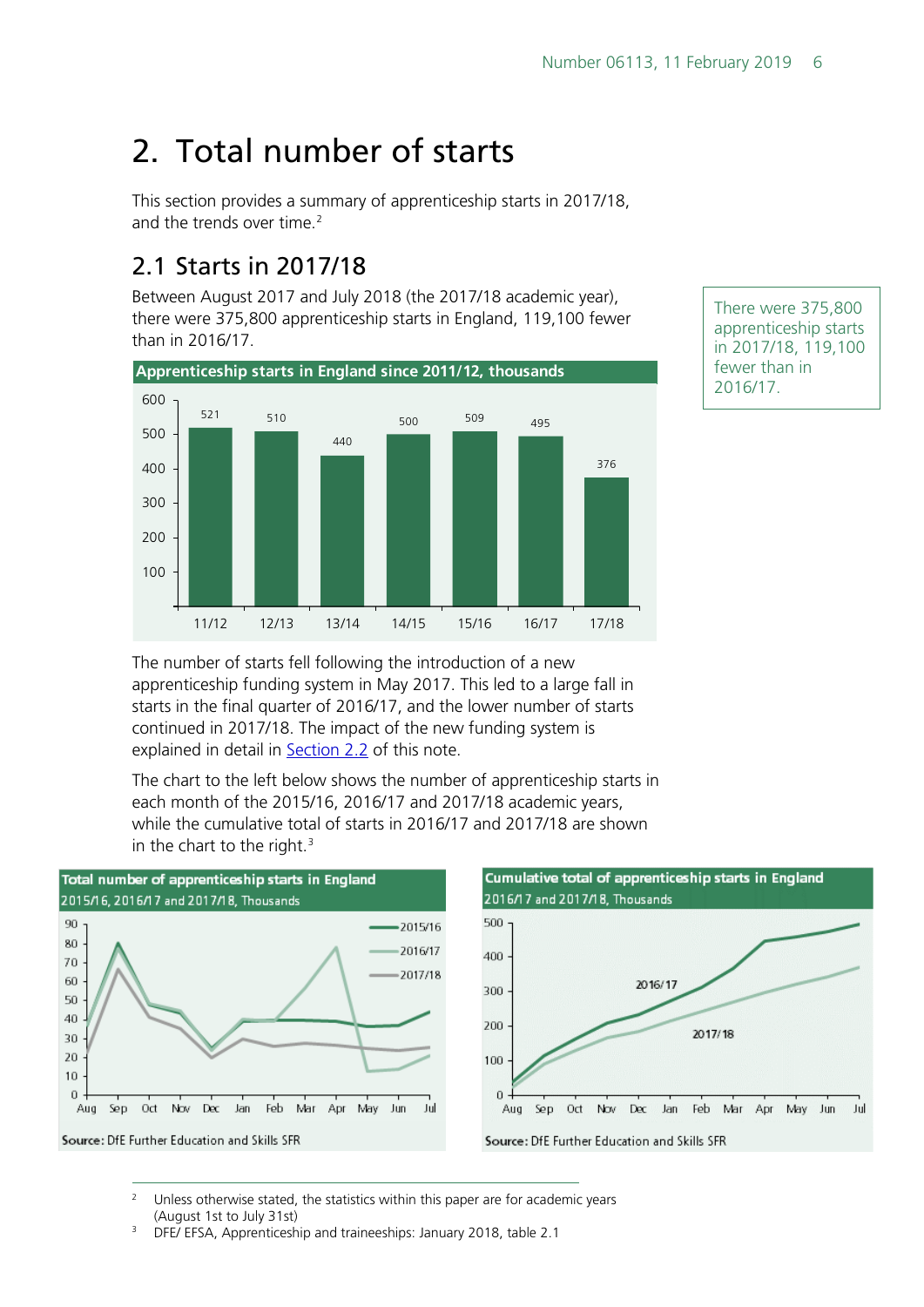#### By age

The age profile of people starting apprenticeships changed between 2016/17 and 2017/18. In 2017/18, a higher proportion of starters were aged under 19 than the year before and a lower proportion were over 24.

155,500 (41%) of the apprenticeships started in 2017/18 were by people over the age of 24. A further 113,700 (30%) were started by those aged between 19 and 24, meaning that 71% of apprenticeships were started by people aged 19 or over. The remaining 106,400 (28%) apprenticeships were started by those aged under 19.

In 2016/17, 46% of apprenticeships were started by people over the age of 24, 29% by those aged 19-24 and 25% by those aged under 19. In this year 75% of apprenticeships were started by those aged 19 or over.

#### By Level

Apprenticeships starts were more likely to be at either advanced or higher level in 2017/18 than in 2016/17.

166,200 (44%) of apprenticeships started in 2017/18 were at advanced level, with 48,400 (13%) started at higher level. In 2016/17, 40% of apprenticeship starts were at advanced level and 7% were at higher level.

The proportion of apprenticeship starts at intermediate level fell from 53% in 2016/17 to 43% in 2017/18.

#### By Region

All of the regions have seen a fall in apprenticeship starts between 2016/17 and 2017/18, although some regions have seen larger falls than others.

The North East saw the largest fall, with the number of starts falling by 33% between 2016/17 and 2017/18. The West and East Midlands, Yorkshire and the Humber and the North West all also saw a fall of over 25%.

The other regions all saw falls of less than 20%, with the lowest falls in London and the South East (both 17%).

#### **Apprenticeship starts by region in England** 2016/17 to 2017/18, Thousands

|                          |       |       |       | Change since 2016/17 |
|--------------------------|-------|-------|-------|----------------------|
|                          | 16/17 | 17/18 | Level | $\%$                 |
| North East               | 34    | 23    | $-11$ | $-33%$               |
| <b>West Midlands</b>     | 60    | 43    | $-18$ | $-29%$               |
| East Midlands            | 48    | 34    | $-14$ | $-29%$               |
| Yorkshire and The Humber | 61    | 45    | $-17$ | $-27%$               |
| North West               | 80    | 58    | $-22$ | $-27%$               |
| South West               | 54    | 43    | $-10$ | $-19%$               |
| East of England          | 45    | 37    | -8    | $-18%$               |
| South East               | 64    | 53    | $-11$ | $-17%$               |
| London                   | 44    | 37    | -8    | $-17%$               |
| Other                    | 6     | 5     | $-1$  | $-20%$               |

**Notes:** Data are for academic years (August 1st to July 31st)

**Source:** DfE Apprenticeships and traineeships data

**Apprenticeship starts in England by age, thousands**



**Source:** DFE/ EFSA, Apprenticeship and traineeships: January 2018, table 2.1



traineeships: January 2018, table 2.1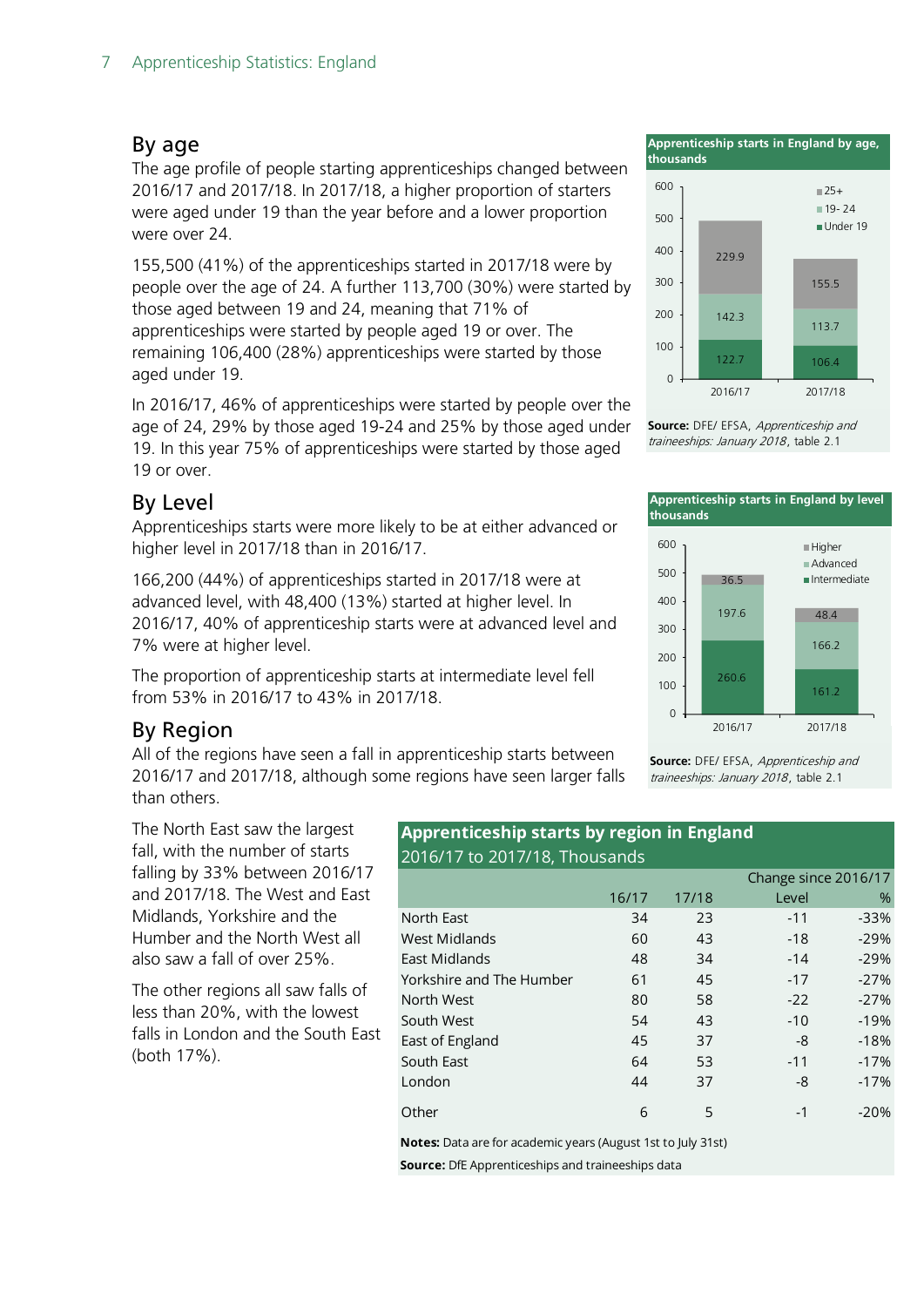## <span id="page-7-0"></span>2.2 Starts since 1996/97

The current apprenticeship scheme was launched in 1994 but it wasn't until 2007/08 that apprenticeship starts exceeded 200,000 per year. Between 2009/10 and 2011/12 there was a large increase in starts, and since then there had generally been around 500,000 starts each year, before the large decrease in starts in 2017/18.



**Notes:** Dotted lines denote where changes have been made to how information on apprenticeships is collected. Data either side of the dotted lines are not directly comparable. **Source**: DfE/EFSA FE data library: apprenticeships and HC Deb 14 Feb 2011 c560-1W (PQ38062)

Apprenticeship starts increased from 279,700 in 2009/10 to 457,200 in 2010/11, an increase of 63%. There was then a further increase between 2010/11 and 2011/12. These increases can be attributed to the increase in government spending on apprenticeships between these years (see box below).

In May 2010 the Government **announced** that £150 million from the Train to Gain budget would be deployed to provide an extra 50,000 apprenticeship places.

As part of the March 2011 Spring Budget the **Plan for Growth** was announced which included an £180 million package for 50,000 additional apprenticeships.

Between 2011/12 and 2016/17 the volume of starts per year has been relatively steady at just above 500,000. The exception was 2013/14 when the number of starts dropped by 70,000 from the previous year. The Department for Education have attributed this fall to the introduction and subsequent withdrawal of advanced learner loans for apprentices aged 24+ (see section 6).[4](#page-7-1)

<span id="page-7-1"></span> <sup>4</sup> DfE, [Further Education and Skills in England Statistical First Release,](https://www.gov.uk/government/uploads/system/uploads/attachment_data/file/650515/SFR53_2017_FINAL.pdf) October 2017, pg 15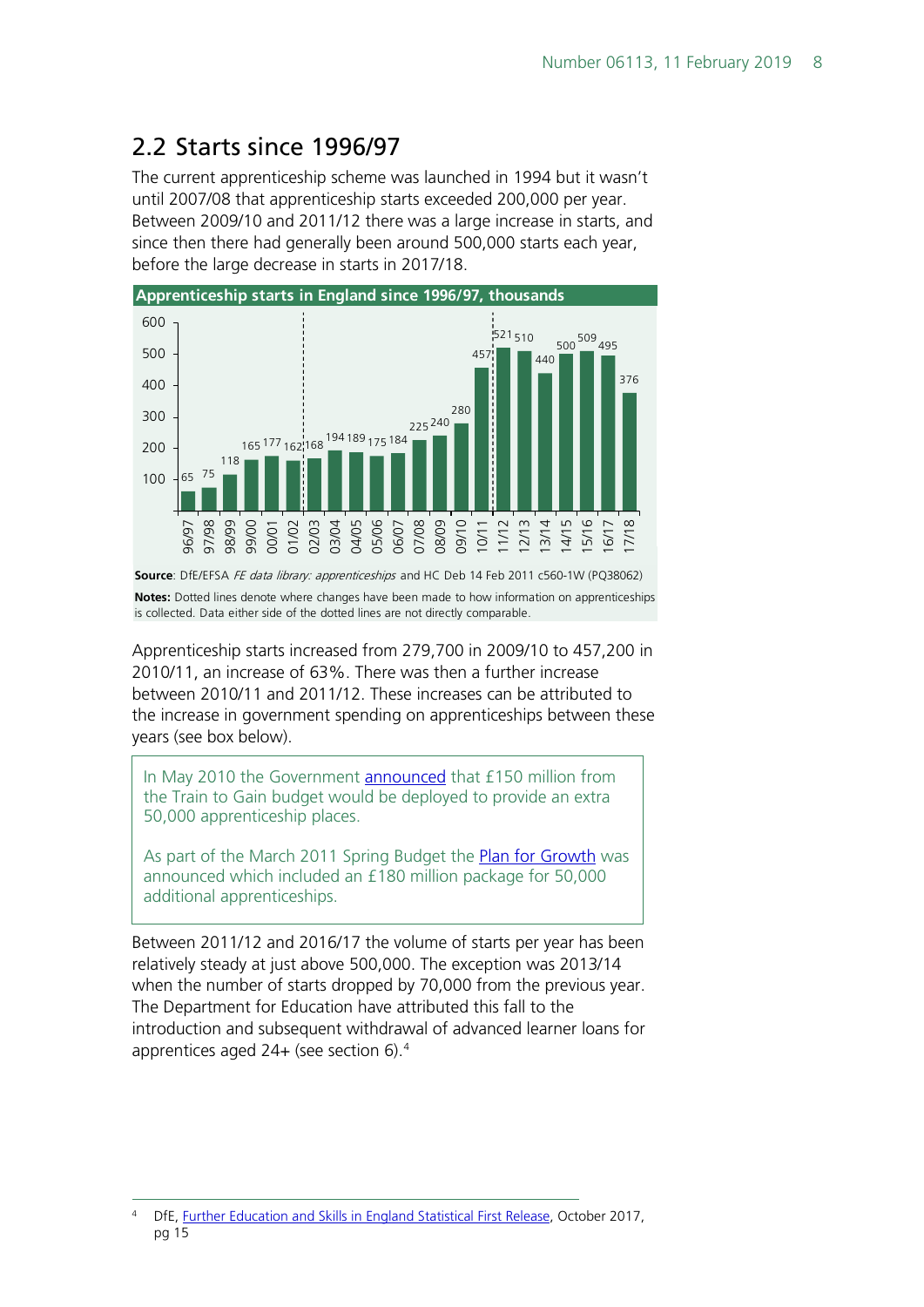# <span id="page-8-0"></span>3. Starts by apprentice characteristics

This section provides a summary of apprenticeship starts broken down by the characteristics of the apprentice.

## <span id="page-8-1"></span>3.1 By Age

### 2017/18

As reported in section 2.1, the age profile of people starting apprenticeships changed between 2016/17 and 2017/18, with a higher proportion of starts from younger apprentices.

28% of apprenticeship starts in 2017/18 were from people aged under 19, up from 25% in 2016/17. Meanwhile the proportion of starts by apprentices aged 25 or over fell from 46% in 2016/17 to 41% in 2017/18.

| Apprenticeship starts by age |                |            |                       |          |  |  |  |  |  |  |
|------------------------------|----------------|------------|-----------------------|----------|--|--|--|--|--|--|
| England, 2017/18, thousands  |                |            |                       |          |  |  |  |  |  |  |
|                              |                |            | Change in starts from |          |  |  |  |  |  |  |
|                              |                |            | 2016/17               |          |  |  |  |  |  |  |
| Age                          | Level          | Proportion | Level                 | % change |  |  |  |  |  |  |
| 16                           | 25             | 7%         | $-4$                  | $-13%$   |  |  |  |  |  |  |
| 17                           | 35             | 9%         | $-6$                  | $-15%$   |  |  |  |  |  |  |
| 18                           | 46             | 12%        | -6                    | $-12%$   |  |  |  |  |  |  |
| 19-24                        | 114            | 30%        | $-28$                 | $-20%$   |  |  |  |  |  |  |
| 25-34                        | 80             | 21%        | $-26$                 | $-25%$   |  |  |  |  |  |  |
| 35-44                        | 42             | 11%        | $-20$                 | $-33%$   |  |  |  |  |  |  |
| 45-59                        | 32             | 9%         | $-26$                 | $-45%$   |  |  |  |  |  |  |
| $60+$                        | $\overline{2}$ | $0\%$      | $-2$                  | $-50%$   |  |  |  |  |  |  |

#### **Notes**

Proportion is the percentage of all apprenticeship starts made by an age group. Under 500 people aged under 16 started an apprenticeship in 2016/17.

The decrease in starts was larger for the older age bands. The number of starts by apprentices aged 45 or over almost halved, while the number of starts by apprentices aged between 35 and 44 fell by a third.

### Trend over time

The age breakdown of starts was quite stable between 2011/12 and 2016/17, with around a quarter under 19 years old, a further 30% aged between 19 and 24, and the remainder aged 25 or over. The exception was in 2013/14 when there was a large fall in the number of apprentices aged 25 or over, which can be attributed to the government's attempts in this year to make these apprentices pay for part of their apprenticeship.

A higher proportion of starts in 2017/18 were from apprentices aged under 19.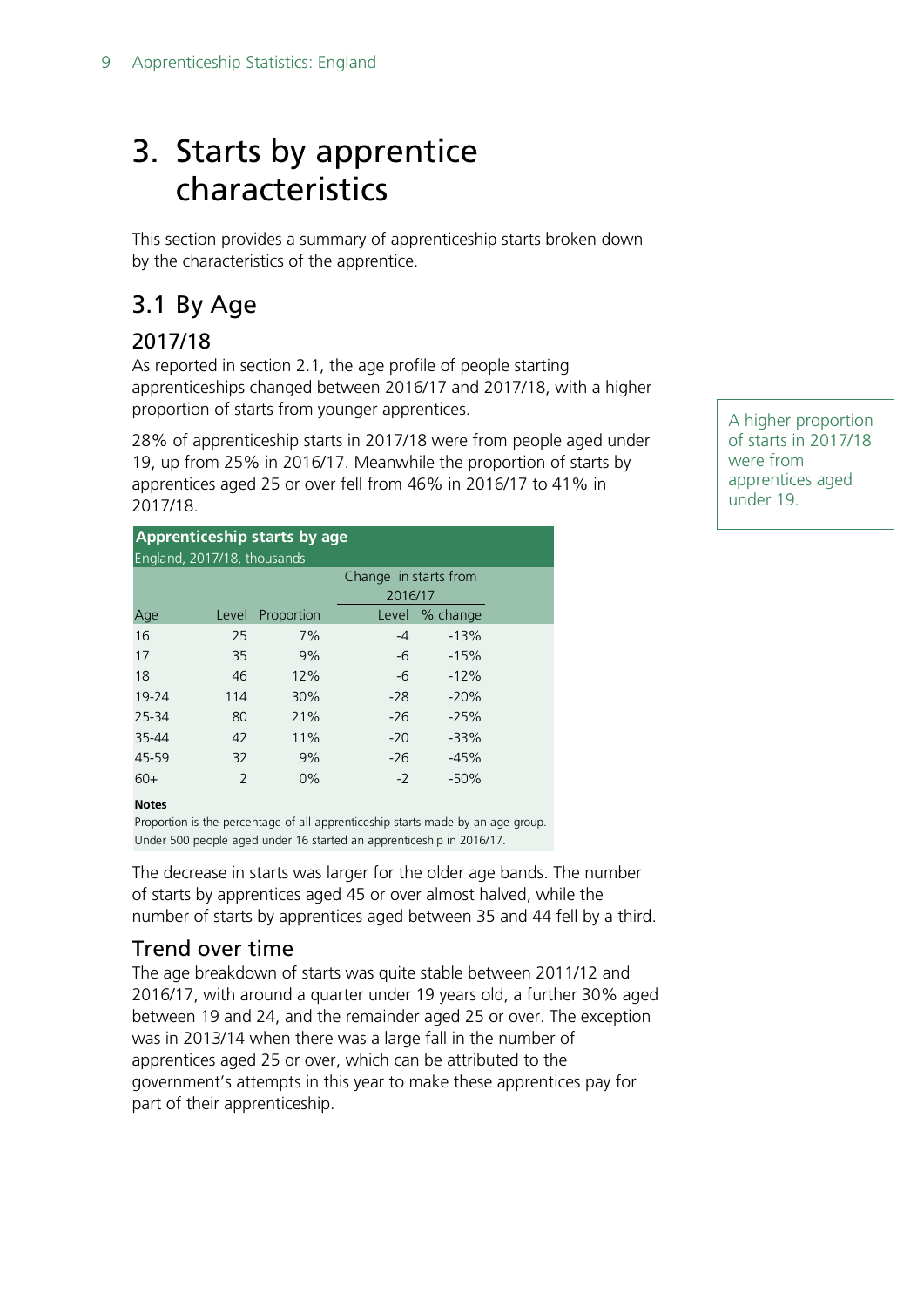

|          | 09/10 | 10/11 | 11/12 | 12/13 | 13/14 | 14/15 | 15/16 | 16/17 | 17/18 |
|----------|-------|-------|-------|-------|-------|-------|-------|-------|-------|
| Under 19 | 42%   | 29%   | 25%   | 22%   | 27%   | 25%   | 26%   | 25%   | 28%   |
| 19-24    | 41%   | 31%   | 31%   | 32%   | 36%   | 32%   | 30%   | 29%   | 30%   |
| $25+$    | 18%   | 40%   | 44%   | 45%   | 37%   | 43%   | 44%   | 46%   | 41%   |

The growth in the number of apprenticeship starts between 2009/10 and 2011/12 was largely driven by people aged 25 and over, with the number of apprentices of this age increasing from 49,000 to 229,000 between these years.

## <span id="page-9-0"></span>3.2 By Gender

In 2017/18, 49% of apprenticeships starts were by women (184,240) and 51% by men (191,520). This was the first time that more apprenticeships have been started by men than women since 2009/10.

Starts for both men and women fell in 2017/18 from 2016/17, although the fall was far greater for women (80,000) than for men (39,000).

#### Trend over time

The number of women starting apprenticeships was higher than men for every year between 2010/11 and 2016/17.



For the first time since 2009/10, there were more apprenticeship starts by men in 2017/18 than starts by women.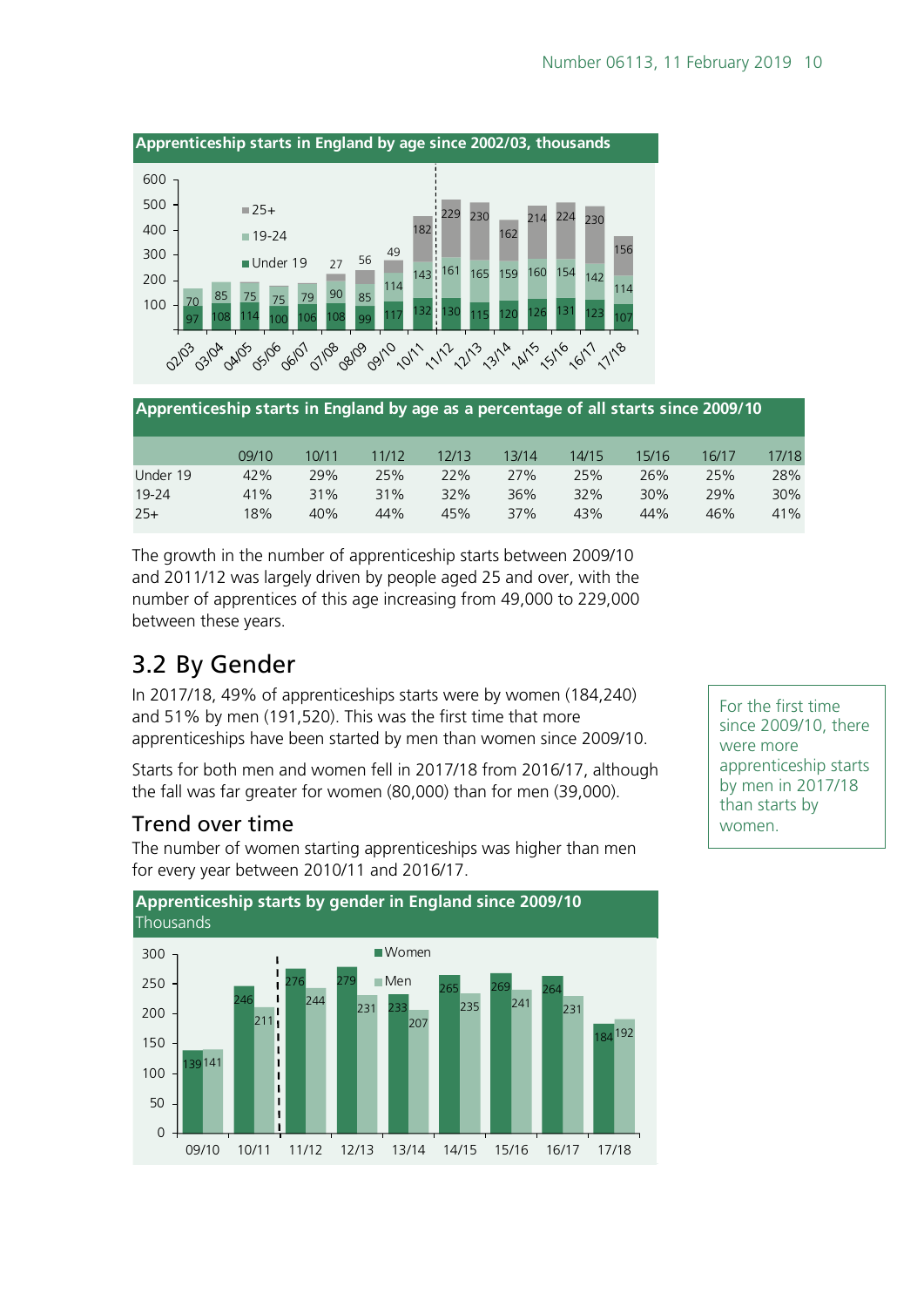| Apprenticeship starts in England by gender since 2009/10 |       |       |       |       |       |       |       |       |       |  |  |
|----------------------------------------------------------|-------|-------|-------|-------|-------|-------|-------|-------|-------|--|--|
|                                                          | 09/10 | 10/11 | 11/12 | 12/13 | 13/14 | 14/15 | 15/16 | 16/17 | 17/18 |  |  |
| % of total                                               |       |       |       |       |       |       |       |       |       |  |  |
| Women                                                    | 49.6  | 53.8  | 53.1  | 54.7  | 529   | 53.0  | 52.8  | 53.5  | 49.0  |  |  |
| Men                                                      | 504   | 46.2  | 46.9  | 45.3  | 47.1  | 47.0  | 47.2  | 46.5  | 51.0  |  |  |

Prior to 2010/11, more men participated in apprenticeships than women. Between 2009/10 and 2011/12 there was a large increase in the number of starts for women, 35,000 higher than the increase for men.

## <span id="page-10-0"></span>3.3 By Disability

In 2017/18, 11% (42,000) of apprenticeship starts were learners with learning difficulties and/or disabilities. The proportion of starts by apprentices with learning difficulties or disabilities increased from 10.3% in 2016/17 to 11.2% in 2017/18, although there was a fall in the number of starts by these learners.

The proportion of starts by apprentices with learning difficulties or disabilities has been steadily increasing since 2011/12.



The proportion of starts by apprentices with learning difficulties or disabilities increased in 2017/18.

**Apprenticeship starts in England by learner difficulty/disability since 2009/10**

|                                   | 09/10 |                  |      |     |             |             | 10/11 11/12 12/13 13/14 14/15 15/16 16/17 |      | 17/18 |
|-----------------------------------|-------|------------------|------|-----|-------------|-------------|-------------------------------------------|------|-------|
| % of total                        |       |                  |      |     |             |             |                                           |      |       |
| Learning Difficulty/Disability    | 9.4   | 8.0 <sup>1</sup> |      |     | 7.7 8.4 8.7 | 8.8         | 9.9                                       | 10.3 | 11.2  |
| No Learning Difficulty/Disability | 89.6  | 91.2             | 91.0 |     | 90.4 89.9   | 89.8        | 88.5                                      | 88.3 | 85.8  |
| Not Known                         | 0.9   | 0.8 <sup>1</sup> | 1.3  | 1.2 |             | $1.4$ $1.3$ | 1.5                                       | 1.4  | 3.0   |

## <span id="page-10-1"></span>3.4 By Ethnicity

The overwhelming majority (87%) of all learners starting an apprenticeship were white in 2017/18. The proportion of starters from BAME (Black, Asian and Minority Ethnic) backgrounds was 11.2%, which was equal to the proportion in 2016/17.

The number of starters from a BAME background gradually increased between 2011/12 and 2016/17, from 51,350 to 55,310 in 2016/17.

11.2% of apprenticeship starts in 2017/18 were learners from a BAME background.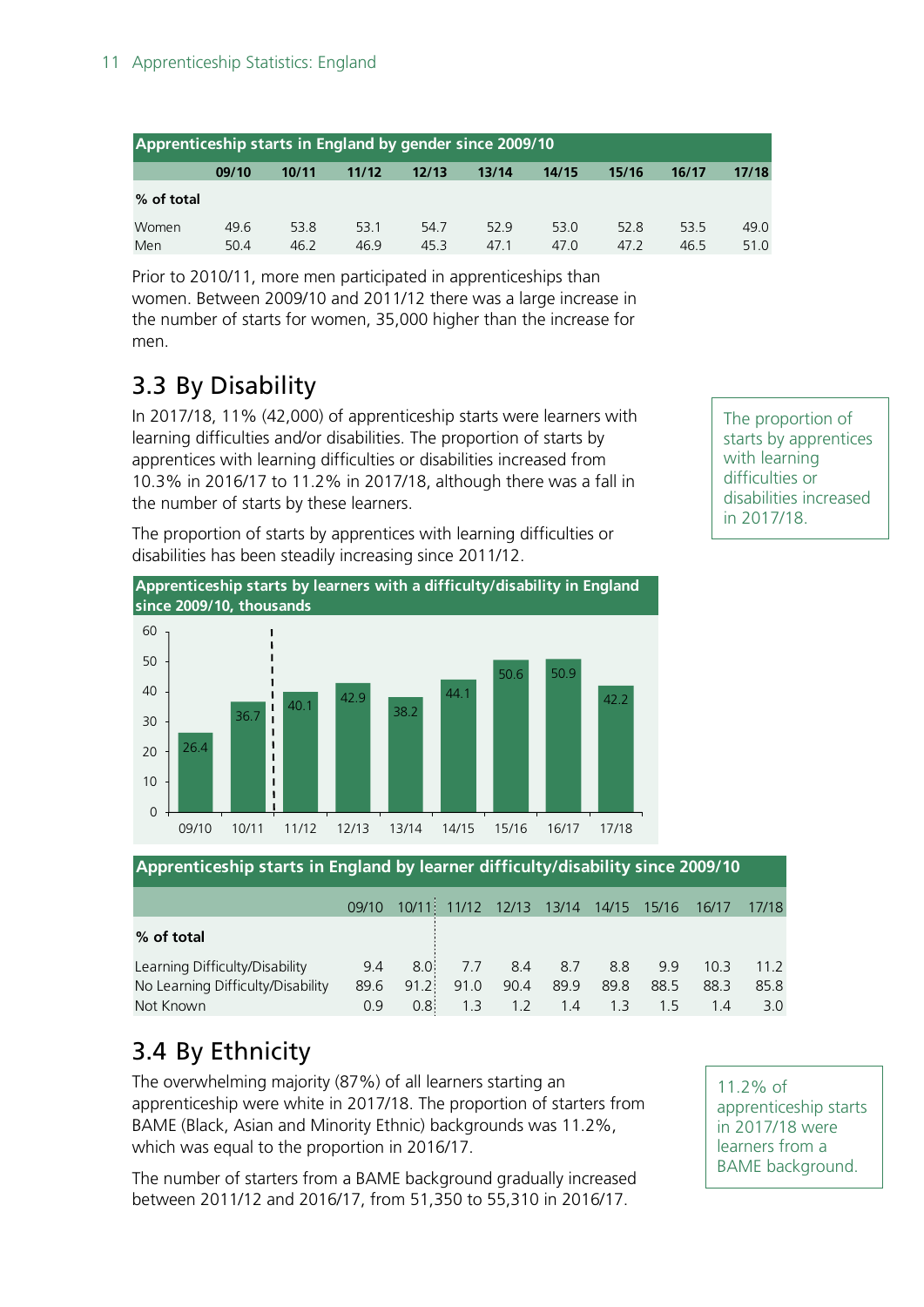

**Apprenticeship starts in England by learner ethnicity since 2009/10**

Both the number of starters from a white background and a BAME background fell between 2016/17 and 2017/18.

| Apprentices in picture in England by learner ethnicity since 2009/10 |     |                 |     |     |     |     |                                                       |                |     |  |  |
|----------------------------------------------------------------------|-----|-----------------|-----|-----|-----|-----|-------------------------------------------------------|----------------|-----|--|--|
|                                                                      |     |                 |     |     |     |     | 09/10 10/11 11/12 12/13 13/14 14/15 15/16 16/17 17/18 |                |     |  |  |
| <b>Level (Thousands)</b>                                             |     |                 |     |     |     |     |                                                       |                |     |  |  |
| Asian/Asian British                                                  | 9   | 191             | 21  | 20  | 19  | 22  | 21                                                    | 22             | 17  |  |  |
| Black/African/Caribbean/Black British                                | 6   | 15 <sub>1</sub> | 17  | 17  | 14  | 17  | 18                                                    | 18             | 12  |  |  |
| Mixed/Multiple Ethnic Group                                          |     | 8               | 10  | 10  | 9   | 11  |                                                       | 11             | 9   |  |  |
| White                                                                | 255 | 407             | 465 | 455 | 391 | 442 | 449                                                   | 431            | 328 |  |  |
| Other Ethnic Group                                                   |     |                 | 3   | 3   |     | 4   | 4                                                     | $\overline{4}$ | 3   |  |  |
| Not Known/Not Provided                                               |     | 51              | 4   | 5   |     | 4   |                                                       | 6              | 6   |  |  |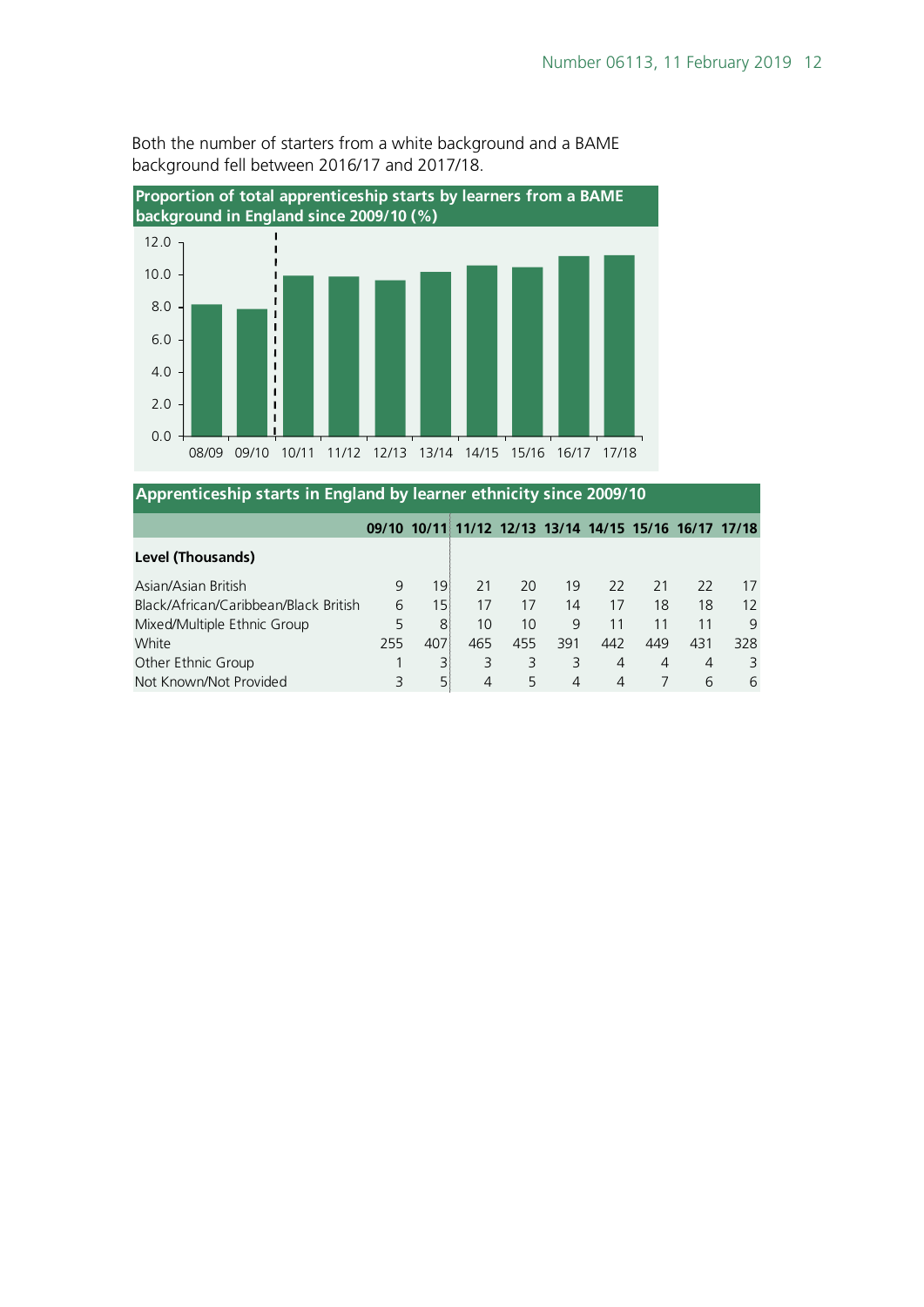# <span id="page-12-0"></span>4. Starts by apprenticeship characteristic

This section provides a summary of apprenticeship starts broken down by the characteristics of the apprenticeships.

## <span id="page-12-1"></span>4.1 By Level

### 2017/18

As reported in section 2.1, apprenticeship starts were more likely to be at either advanced or higher level in 2017/18 than in 2016/17.

166,200 (44%) of apprenticeships started in 2017/18 were at advanced level, with 48,400 (13%) started at higher level. In 2016/17, 40% of apprenticeship starts were at advanced level and 7% were at higher level. The proportion of apprenticeship starts at intermediate level fell from 53% in 2016/17 to 43% in 2017/18.

Between 2016/17 and 2017/18, the number of starts fell for all levels except higher, which rose by 12,000. The number of intermediate level starts fell by 99,000, while the number of advanced level starts fell by 32,000.

The number of starts at intermediate level in 2017/18 were the lowest in any year since 2009/10, and the number of advanced level starts was at its lowest since 2010/11. In contrast, the number of higher level starts were at their highest ever annual level.

There were 11,000 level 6 and 7 starts in 2017/18. In 2016/17 there were only 2,000 starts at these levels.

#### Trend over time

There were large increases in the number of Intermediate and Advanced Level apprenticeship starts between 2009/10 and 2011/12. Since 2011/12 the proportion of starts that are advanced level or higher has steadily been increasing, from 37% in 2011/12 to 57% in 2017/18.

| Apprenticeship starts in England by level since 2009/10, thousands |                |       |       |                |                |          |          |               |       |  |  |  |
|--------------------------------------------------------------------|----------------|-------|-------|----------------|----------------|----------|----------|---------------|-------|--|--|--|
|                                                                    | 09/10          | 10/11 | 11/12 | 12/13          | 13/14          | 14/15    | 15/16    | 16/17         | 17/18 |  |  |  |
| Level                                                              |                |       |       |                |                |          |          |               |       |  |  |  |
| Intermediate (Level 2)                                             | 191            | 301   | 329   | 293            | 286            | 298      | 291      | 261           | 161   |  |  |  |
| Advanced (Level 3)                                                 | 88             | 154:  | 188   | 208            | 145            | 182      | 191      | 198           | 166   |  |  |  |
| Higher (Levels 4-7)                                                | $\overline{2}$ | 2:    | 4     | 10             | 9              | 20       | 27       | 37            | 48    |  |  |  |
| Level 4                                                            |                | 2:    | 3     | $\overline{4}$ | $\overline{4}$ | 7        | 10       | 12            | 17    |  |  |  |
| Level 5                                                            |                | - :   | 1     | 6              | 5              | 13       | 17       | 23            | 20    |  |  |  |
| Level 6                                                            |                |       |       |                |                | $\Omega$ |          | $\mathcal{P}$ | 6     |  |  |  |
| Level 7                                                            |                |       |       |                |                |          | $\Omega$ | $\Omega$      | 5     |  |  |  |
| <b>Proportion</b>                                                  |                |       |       |                |                |          |          |               |       |  |  |  |
| Intermediate (Level 2)                                             | 68%            | 66%   | 63%   | 57%            | 65%            | 60%      | 57%      | 53%           | 43%   |  |  |  |
| Advanced (Level 3)                                                 | 31%            | 34%   | 36%   | 41%            | 33%            | 36%      | 37%      | 40%           | 44%   |  |  |  |
| Higher (Levels 4-7)                                                | $1\%$          | $0\%$ | 1%    | 2%             | 2%             | 4%       | 5%       | 7%            | 13%   |  |  |  |

#### **Apprenticeship starts in England by level since 2009/10, thousands**

**Notes:** Proportion is the percentage of all apprenticeship starts made at each level.

Apprenticeship starts were more likely to be at advanced or higher level in 2017/18.

There was an increase in the number of higher level starts in 2017/18.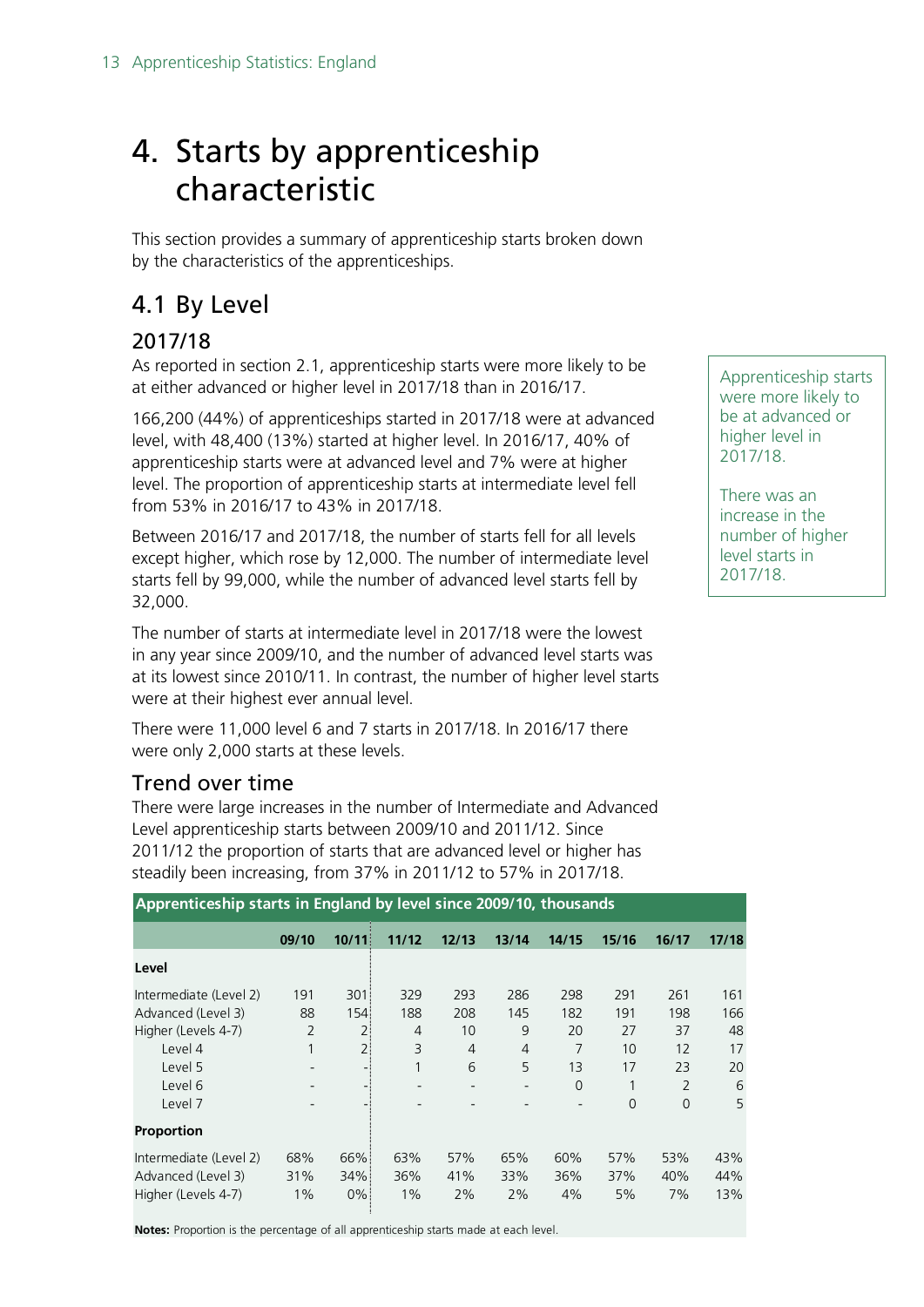## <span id="page-13-0"></span>4.2 By Sector

### 2017/18

83% of starts in 2017/18 were in the following four sector areas, with over half in the top two areas:

- Business Administration and Law: 111,000 starts (30% of all starts), down 27,000 from 2016/17.
- Health, Public Services and Care: 88,000 starts (24% of starts), down 51,000 from 2016/17.
- Engineering and Manufacturing Technologies: 59,000 starts (16% of starts), down 16,000 from 2016/17.
- Retail and Commercial Enterprise: 54,000 starts (14% of starts), down 21,000 from 2016/17

#### **Apprenticeship starts in England by sector subject in 2017/18, thousands**



#### Trend over time

Between 2010/11 and 2016/17 the number of starts fell in the Business, Administration and Law and the Retail and Commercial Enterprise sectors, while they increased in the Health, Public Services and Care sector.

| Apprenticeship starts in England by sector subject area since 2009/10, thousands |                                                       |      |          |          |          |          |     |     |     |
|----------------------------------------------------------------------------------|-------------------------------------------------------|------|----------|----------|----------|----------|-----|-----|-----|
|                                                                                  | 09/10 10/11 11/12 12/13 13/14 14/15 15/16 16/17 17/18 |      |          |          |          |          |     |     |     |
| Business, Administration and Law                                                 | 77                                                    | 1341 | 165      | 160      | 126      | 143      | 143 | 138 | 111 |
| Health, Public Services and Care                                                 | 44                                                    | 90 i | 109      | 123      | 109      | 130      | 132 | 139 | 88  |
| Engineering and Manufacturing Technologies                                       | 43                                                    | 551  | 70       | 66       | 65       | 74       | 78  | 75  | 59  |
| Retail and Commercial Enterprise                                                 | 62                                                    | 1031 | 108      | 101      | 87       | 90       | 85  | 75  | 54  |
| Construction, Planning and the Built Environment                                 | 21                                                    | 22!  | 14       | 14       | 16       | 18       | 21  | 21  | 23  |
| Information and Communication Technology                                         | 13                                                    | 20 i | 19       | 14       | 13       | 16       | 16  | 15  | 18  |
| Leisure, Travel and Tourism                                                      | 15                                                    | 221  | 20       | 14       | 11       | 13       | 15  | 14  | 9   |
| Agriculture, Horticulture and Animal Care                                        | 6                                                     |      | 8        | 7        | 7        | 7        | 8   | 7   | 7   |
| Education and Training                                                           |                                                       | 41   | 8        | 8        | 5        | 7        | 8   | 9   | 6   |
| Arts, Media and Publishing                                                       | $\Omega$                                              |      |          |          | 1        | 1        | 1   |     |     |
| Science and Mathematics                                                          |                                                       | 0.   | $\Omega$ | $\Omega$ | $\Omega$ | $\Omega$ | 1   | 0   | 0   |

#### **Notes**

Under 500 people started an apprenticeship in Science and Mathematics for every academic year since 2009/10.

Over half of the apprenticeship starts in 2017/18 were in two sector areas.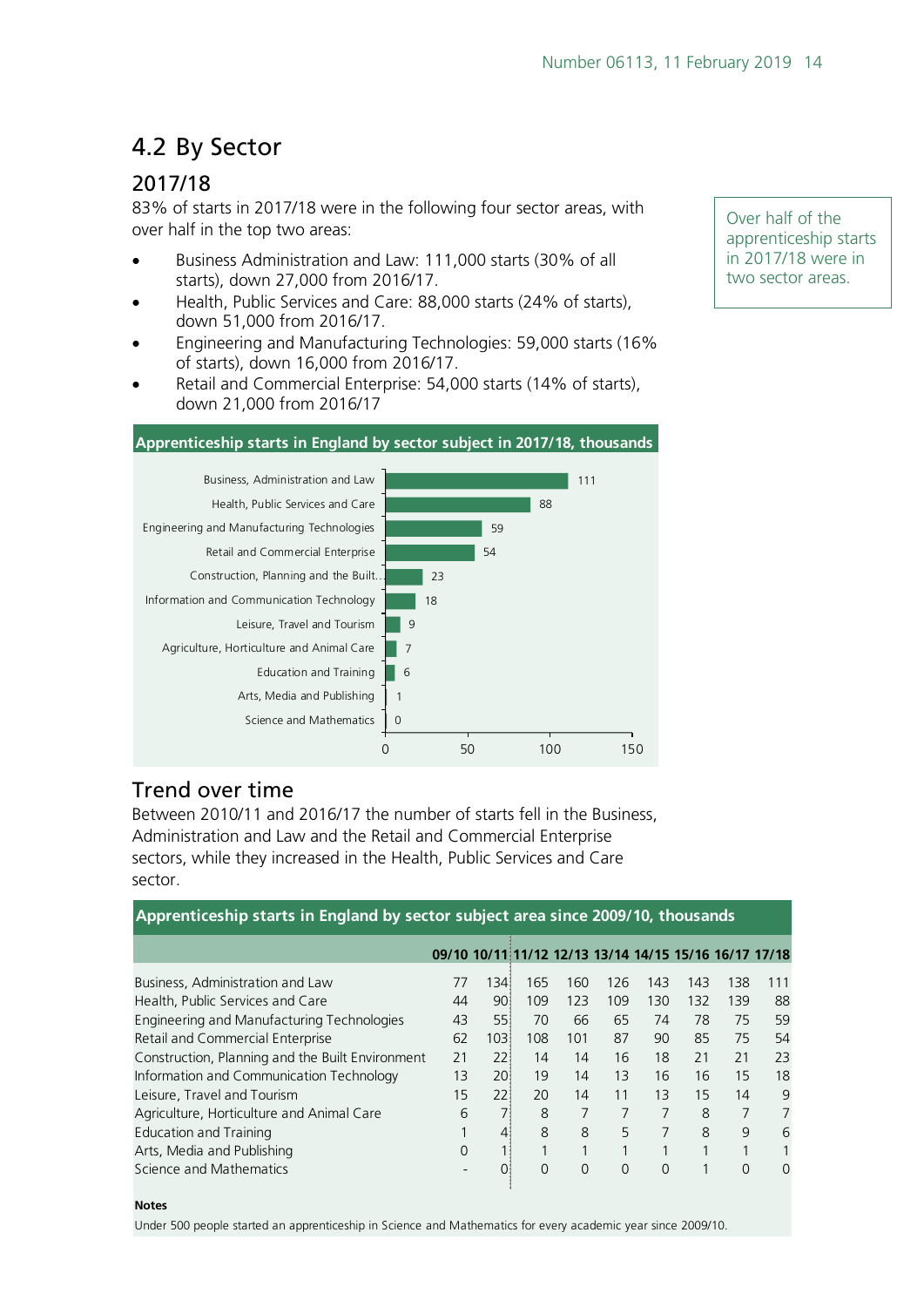### <span id="page-14-0"></span>4.3 Frameworks and standards

In 2017/18 the majority (75%) of apprenticeship starts were on frameworks, but there was a large increase in the number of starts on apprenticeship standards from 2016/17. Between 2016/17 and 2017/18 the proportion of starts on apprenticeship standards increased from just 2% to 25%.

The number of starts on apprenticeship standards increased by over 60,000 between 2016/17 and 2017/18, while the number of framework starts fell by almost 260,000.

| Number of framework and standards starts since 2014/15 |               |                  |                  |                   |  |  |  |  |  |  |
|--------------------------------------------------------|---------------|------------------|------------------|-------------------|--|--|--|--|--|--|
|                                                        | 14/15         | 15/16            | 16/17            | 17/18             |  |  |  |  |  |  |
| Framework<br>Standards                                 | 498,910<br>10 | 505,080<br>1.240 | 470,270<br>9.130 | 212,080<br>69.920 |  |  |  |  |  |  |

**Source:** DfE/EFSA FE data library: apprenticeships

The most popular framework in 2017/18 was Business Administration, with 29,000 starts. The highest number of starts in an apprenticeship standard was in the Team Leader/Supervisor standard with over 17,000 starts.

The table below shows starts in the 10 most popular apprenticeship frameworks and standards.

| Apprenticeship starts in England by framework<br>since 2016/17, thousands<br>10 most popular frameworks in 2017/18 |                | Apprenticeship starts in England by standards<br>since 2016/17, thousands<br>10 most popular standards |     |             |
|--------------------------------------------------------------------------------------------------------------------|----------------|--------------------------------------------------------------------------------------------------------|-----|-------------|
|                                                                                                                    |                |                                                                                                        |     | 16/17 17/18 |
| 47                                                                                                                 | 29             | Team Leader/Supervisor                                                                                 | 1.8 | 17.3        |
| 27                                                                                                                 | 25             | Adult Care Worker                                                                                      | 0.5 | 10.2        |
| 20                                                                                                                 | 18             | Lead Adult Care Worker                                                                                 | 0.3 | 8.4         |
| 86                                                                                                                 | 17             | Customer Service Practitioner                                                                          | 1.6 | 8.3         |
| 15                                                                                                                 | 11             | Operations/Departmental Manager                                                                        | 0.8 | 8.0         |
| 47                                                                                                                 | 11             | Hair Professional                                                                                      | 0.6 | 6.2         |
| 17                                                                                                                 | 10             | Hospitality Team Member                                                                                | 0.8 | 5.7         |
| 10                                                                                                                 | $\overline{7}$ | Installation Electrician/Maintenance Electrician                                                       | 1.9 | 5.5         |
| 12                                                                                                                 | 6              | Assistant Accountant                                                                                   | 0.4 | 4.9         |
| 9                                                                                                                  | 6              | <b>Business Administrator</b>                                                                          | 0.0 | 4.8         |
|                                                                                                                    |                | Source: DfE/EFSA FE data library: apprenticeships                                                      |     |             |
|                                                                                                                    |                | 16/17 17/18                                                                                            |     |             |

25% of starts in 2017/18 were on apprenticeship standards. This was up from just 2% in 2016/17.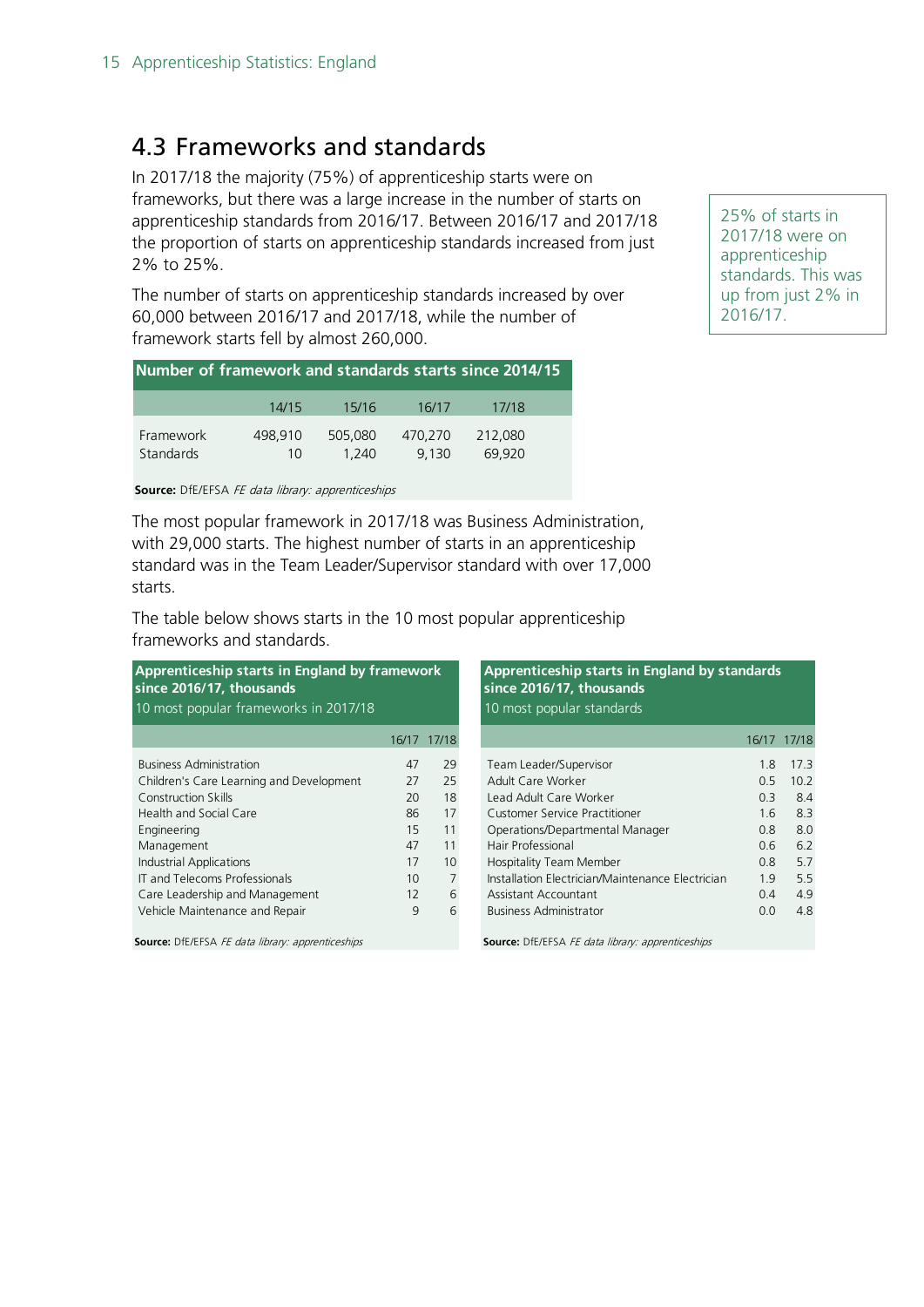# <span id="page-15-0"></span>5. Apprenticeship achievements and participation

As well as statistics on apprenticeship starts, data are also available on the number of people who complete an apprenticeship (achievements) and the total number of people who were on an apprenticeship in a given year (participation).

## <span id="page-15-1"></span>5.1 Achievements

There were 276,200 achievements in 2017/18, down 1,600 on the previous year.

Apprenticeship achievements followed a similar trend to starts, with the number of achievements increasing up to 2011/12, but since then volumes have stayed at a similar level.



The number of apprenticeship achievements fell for the first time since 2012/13 in 2017/18.

## <span id="page-15-2"></span>5.2 Participation

814,800 people were participating in an apprenticeship in 2017/18, the lowest annual level of participation since 2011/12. 94,000 fewer people were participating in 2017/18 than in 2016/17.

The trend for apprenticeship participation is also similar to that for starts with large increases from 2009/10 to 2011/12, and a gradual increase between 2011/12 and 2016/17.



The number of people participating in an apprenticeship fell to its lowest level since 2011/12 in 2017/18.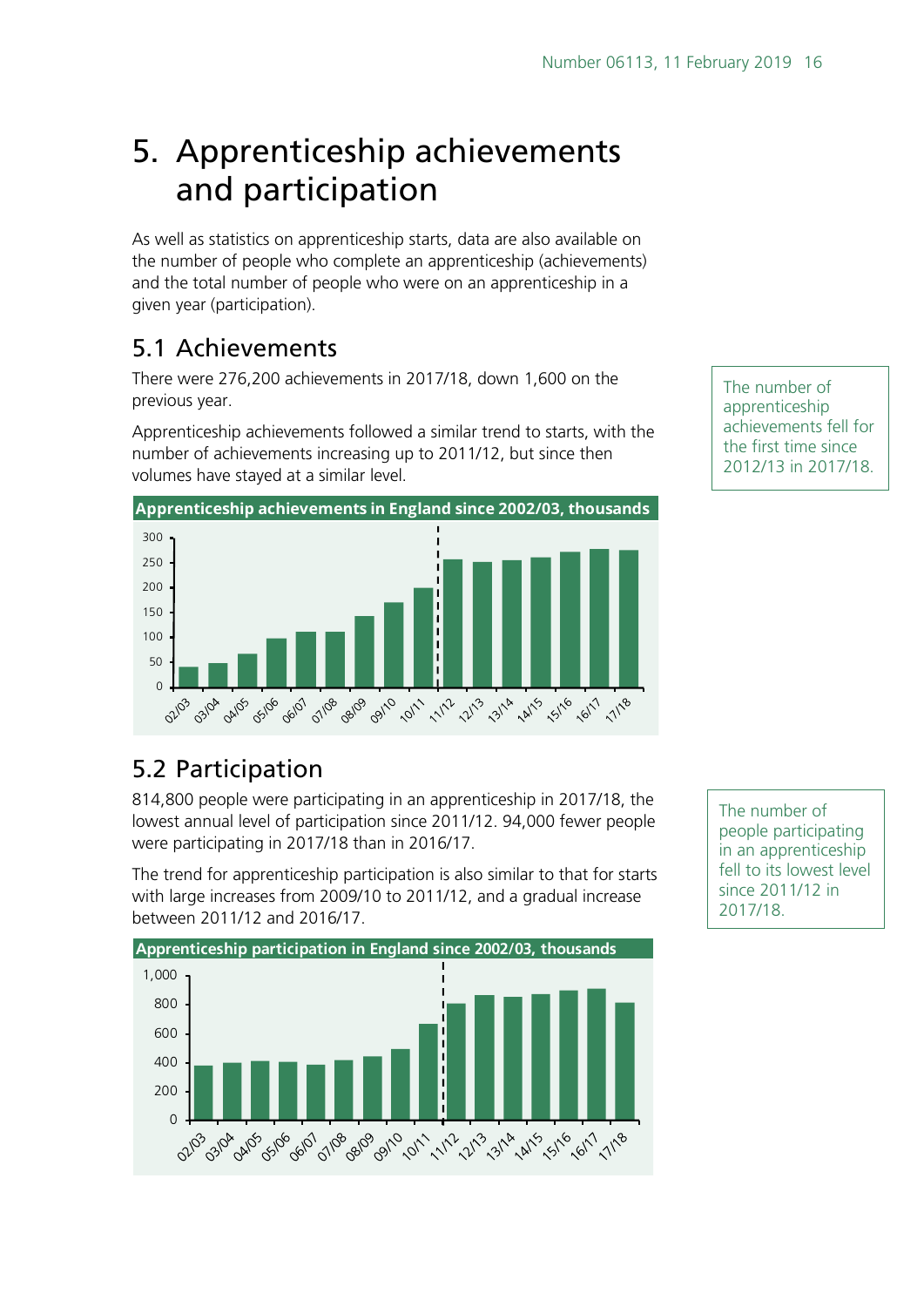# <span id="page-16-0"></span>6. Significant apprenticeship policy developments

This section provides a summary of some of the key policy developments for apprenticeships.

#### **1994 to 2010**

A new apprenticeship scheme called "Modern Apprenticeships" was launched in 1994 which offered an opportunity to work and be paid a wage, while working towards a NVQ level 3 qualification. These were aimed at 18 and 19 year olds.<sup>[5](#page-16-1)</sup>

Significant changes were made to the scheme in 2004 with the introduction of level 2 apprenticeships, revised level 3 apprenticeships and the removal of the upper age limit of apprenticeships, which meant that people over 25 could become apprentices. Higher level apprenticeships were introduced in 200[6](#page-16-2).<sup>6</sup>

In 2008, in response to the Leitch report that included a recommendation that the number of apprenticeships should be increased to 500,000 per year by 2020 (in the UK), the National Apprenticeship Service was created. It was launched in 2009. The government also committed to increase funding for apprenticeships between 2007/08 and 2010/11.[7](#page-16-3)

#### **2010 to 2015**

In May 2010 the Government [announced](https://www.gov.uk/government/news/key-role-for-apprenticeships) that £150 million from the Train to Gain budget would be deployed to provide an extra 50,000 apprenticeship places. As part of the March 2011 Spring Budget the [Plan for Growth](https://www.gov.uk/government/news/budget-2011) was announced which included an £180 million package for 50,000 additional apprenticeships. Also, in December 2011, the Skills System Reform Plan was launched which included an initiative to provide 40,000 incentive payments to small employers who take on apprentices.

The [Apprenticeship Grant for Employers of 16 to 24 year olds](https://www.gov.uk/government/collections/apprenticeship-grant-for-employers-of-16-to-24-year-olds) (AGE 16- 24) was introduced in February 2012, and provided £1,500 to small businesses hiring young apprentices.

In 2013/14 advanced learner loans were introduced, and individuals aged 24 and over were required to take these loans to pay half of the cost of advanced level apprenticeships. This was the first time that apprentices were expected to contribute to the costs of their learning, and led to an 88% fall in the number of people aged 25+ starting an advanced or higher apprenticeship. In February 2014 the Skills Funding Further information on apprenticeships policy in England is covered in the library briefing paper, **Apprenticeships** [Policy in England.](http://researchbriefings.parliament.uk/ResearchBriefing/Summary/SN03052)

<span id="page-16-1"></span>House of Commons Library briefing paper, Apprenticeships Policy, England prior to [2010,](http://researchbriefings.parliament.uk/ResearchBriefing/Summary/CBP-7266) July 2015, p5

<span id="page-16-3"></span><span id="page-16-2"></span> $6$  Ibid, p7

Ibid, p8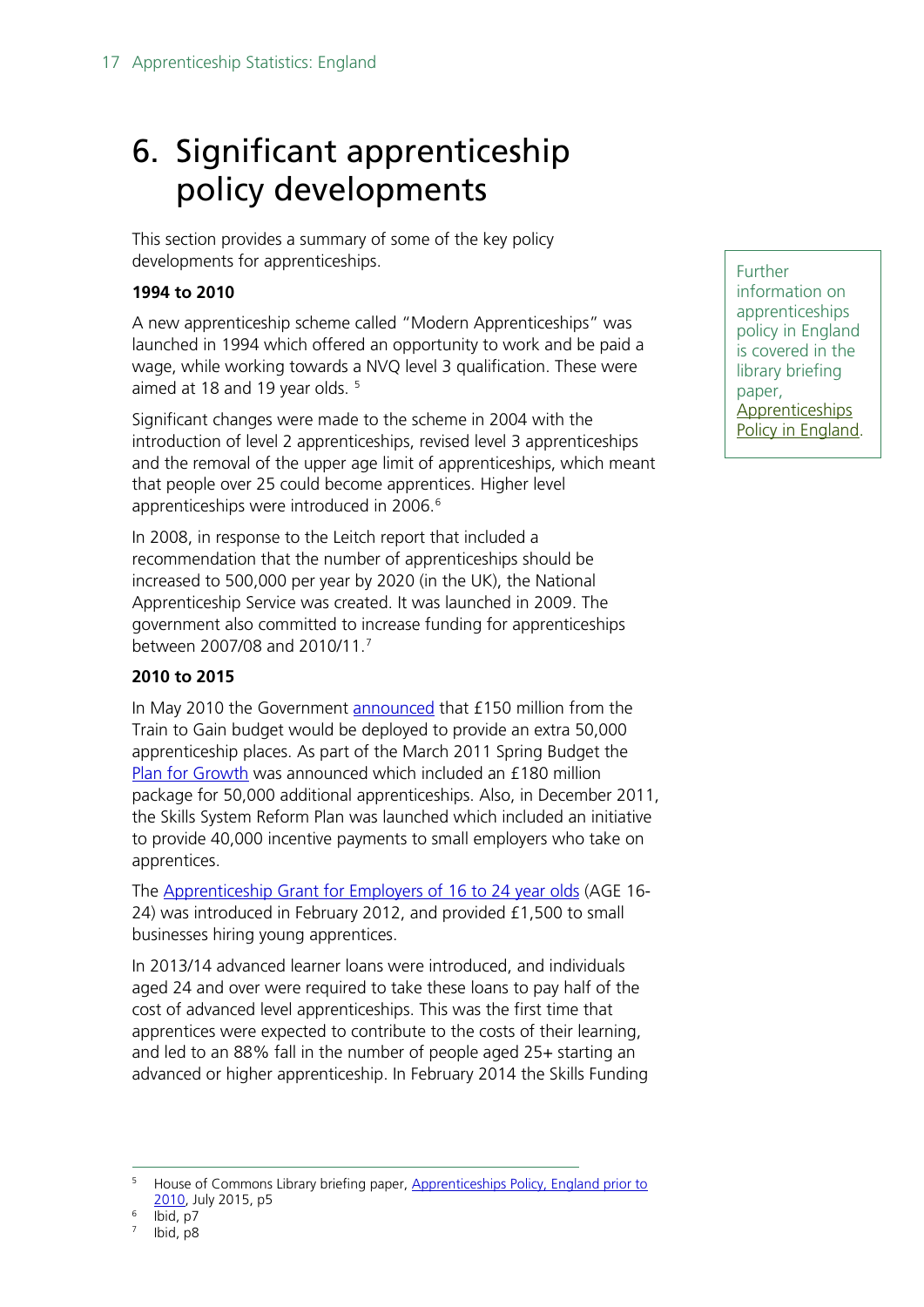Agency announced that apprentices would no longer be required to take out a loan, and those who had were not required to repay them.<sup>[8](#page-17-0)[9](#page-17-1)</sup>

An extra £40 million was announced in the 2013 Autumn Statement to deliver an additional 20,000 higher level starts between August 2013 and July 2015.<sup>[10](#page-17-2)</sup>

In 2014 apprenticeship standards were introduced, with the intention of replacing apprenticeship frameworks which are being progressively phased out.

#### **2015 to 2017**

In 2015 the Government announced a commitment to create 3 million new apprenticeships by 2020. The [Welfare Reform and Work Act 2016](http://services.parliament.uk/bills/2015-16/welfarereformandwork.html) placed an obligation on the Government to report annually on its progress towards meeting this target. The **Enterprise Act 2016** provided the Secretary of State with the power to set targets for apprenticeships in public bodies in England to contribute towards meeting the national targets.<sup>[11](#page-17-3)</sup>

In March 2015 [Degree apprenticeships](https://www.gov.uk/government/news/government-rolls-out-flagship-degree-apprenticeships) were launched.

The [Institute for Apprenticeships](https://www.instituteforapprenticeships.org/) was established in May 2016 and launched in April 2017 with an aim of ensuring high-quality apprenticeship standards and to advise the government on funding for each standard.

The funding system was revised in May 2017, and the Apprenticeship Levy was introduced. A brief summary of the levy and the funding changes is provided in section 1 of this paper.

<span id="page-17-0"></span> <sup>8</sup> BIS/SFA [Skills Funding Statement 2013-2016,](https://www.gov.uk/government/uploads/system/uploads/attachment_data/file/278529/bis-14-p172a-skills-funding-statement-2013-2016.pdf) February 2014, pg 10

<span id="page-17-1"></span><sup>9</sup> Second Reading, No more advanced learning loans for apprentices after low take [up,](https://secondreading.uk/james-mirza-davies/no-more-advanced-learning-loans-for-apprentices-after-low-take-up/) February 2014

<span id="page-17-2"></span><sup>&</sup>lt;sup>10</sup> HM Treasury, [Autumn Statement 2013: key announcements,](https://www.gov.uk/government/news/autumn-statement-2013-key-announcements) December 2013

<span id="page-17-3"></span><sup>11</sup> BIS, [Apprenticeships \(in England\): vision for 2020,](https://www.gov.uk/government/publications/apprenticeships-in-england-vision-for-2020) December 2015, pg 9